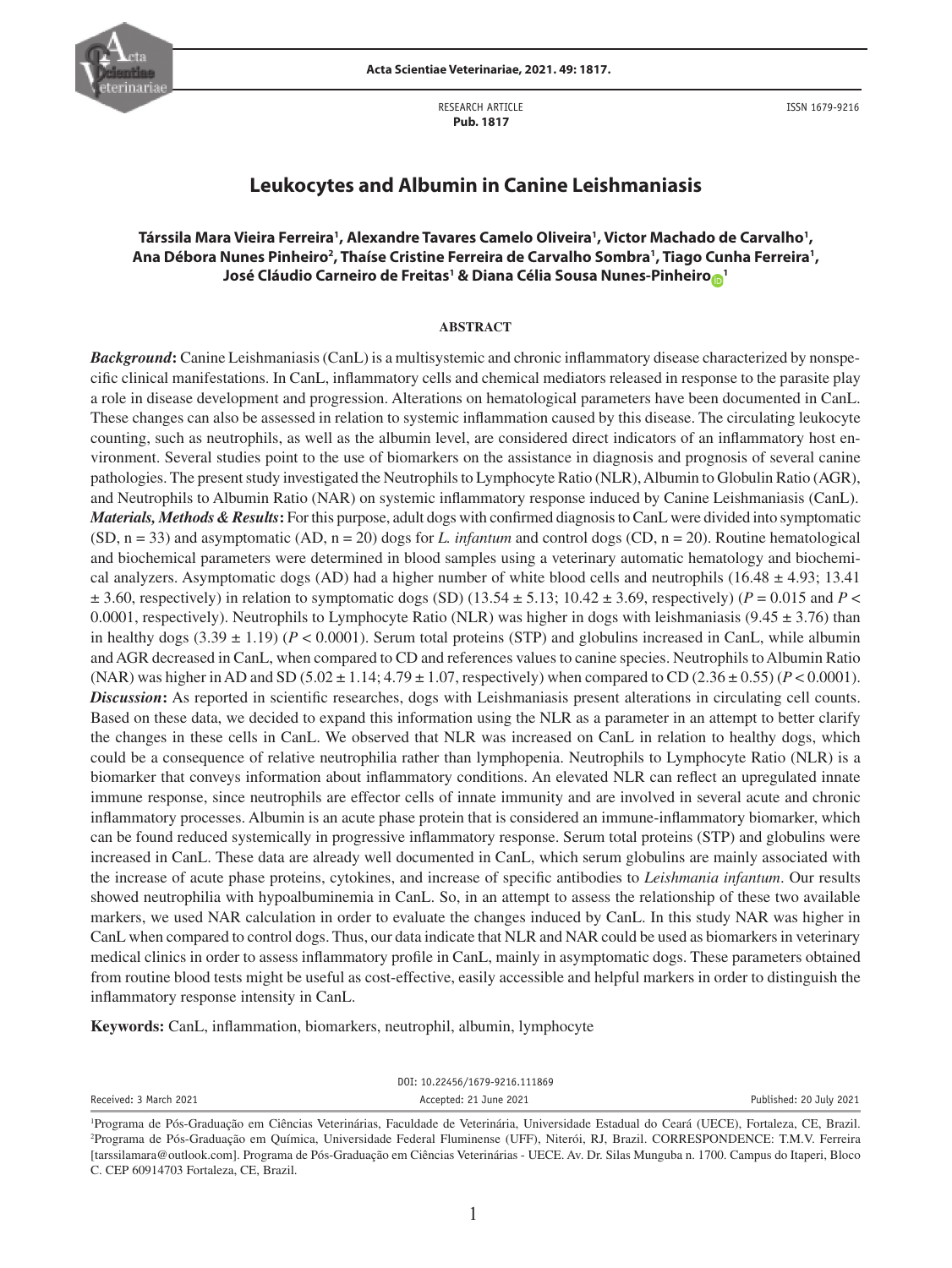### **INTRODUCTION**

Canine Leishmaniasis (CanL) is a multisystemic disease with a zoonotic character caused by the protozoan *Leishmania infantum* from the blood meal of infected sandflies [1]. which is characterized by presenting various nonspecific clinical manifestations [21,45,46].

In CanL, the immune response, which is mediated by the inflammatory cells and chemical molecules induced by parasites, plays a role in development and progression of this disease [5,27,38]. The initial immune response involves the migration of phagocytic cells to the infection site [7,32,42], with neutrophils being the most abundant cells with leishmanicidal potential [7,11,14,30,33].

Although alterations in lymphocyte subpopulations and in other hematologic variables have been documented in dogs with CanL [9,36], these changes can also be assessed in relation to systemic inflammation caused by this disease. The use of biomarkers, such as the albumin / globulin ratio (AGR) and the neutrophil / lymphocyte ratio (NLR), proved to be useful in the prognosis of sarcoma [24], mast cell tumor [25], multicentric lymphoma [28], septic peritonitis [17] and other inflammatory conditions in dogs [34]. Another important marker to be evaluated is the Neutrophil to Albumin Ratio (NAR), since the count of circulating leukocytes, such as neutrophils, as well as the albumin level, are considered direct indicators of inflammatory host environment [13,16,20,23,44].

In CanL the use of NLR and NAR as systemic inflammatory biomarkers is unknown. Therefore, the aim of this study was to investigate the role of NLR, AGR, and NAR on the systemic inflammatory response induced by CanL.

## **MATERIALS AND METHODS**

## *Animals*

Adult dogs (aged between 3 and 8 years, both sexes) captured by the Zoonoses Control Center with positive serology tests for *Leishmania infantum* infection (LVC Bio-Manguinhos® DPP associated with  $ELISA$ <sup>1</sup> were used in this study. Bone marrow aspiration was performed to investigate the amastigote forms of *Leishmania* spp. Seventy-three dogs were divided in 3 groups [45]: animals without clinical manifestations and with negative results for serological

and bone marrow parasitological test for *L. infantum*  were considered as control dogs  $(CD, n = 20)$ ; asymptomatic dogs  $(AD = 20)$ , which were animals that did not show clinical and laboratorial changes and were positive for infection by *L. infantum*, and symptomatic  $\text{dogs}$  (SD = 33), which were animals with clinical and laboratorial changes for routine testing, and has confirmed infection by *L. infantum*. It is noteworthy that the infection in these dogs was established by serology and parasitology.

# *Hematology and biochemical evaluation*

Blood samples (4 mL) were collected by jugular venipuncture and distributed into two tubes, without and with anticoagulants (EDTA-K2). The leukocytes count was performed in a veterinary automatic hematology analyzer<sup>2</sup>. Differential counting of neutrophils, lymphocytes, eosinophils and monocytes was performed on blood smears by a veterinary clinical pathologist under an optical microscope3 . The Neutrophil to Lymphocyte Ratio (NLR) was calculated according to absolute neutrophil count and the absolute lymphocyte count obtained by routine blood tests. The serum levels of total proteins (STP) and albumin were determined according to the manufacturer's instructions<sup>4</sup>. The globulins were calculated by the difference between the total proteins and albumin values. The Albumin to Globulin Ratio (AGR) was calculated by dividing the concentrations of albumin and globulin, while the Neutrophil to Albumin Ratio (NAR) was calculated according to the absolute neutrophil count and the albumin concentration obtained by routine blood tests. The canine species reference intervals values were used to compare the results.

## *Statistical analysis*

Data analysis was performed by statistical software<sup>5</sup>. Data with continuous variables were expressed as mean ± standard deviation and submitted to the Shapiro-Wilk normality test. For non-parametric data as leukocytes, lymphocytes, neutrophils, albumin, globulin, NLR, AGR, NAR, and STP parameters, the Kruskal-Wallis test were used, and for the comparison between groups, the Mann-Whitney test was used. *P* < 0.05 was considered significant.

## **RESULTS**

The inflammatory markers NLR, AGR, NAR, and other parameters were evaluated in symptomatic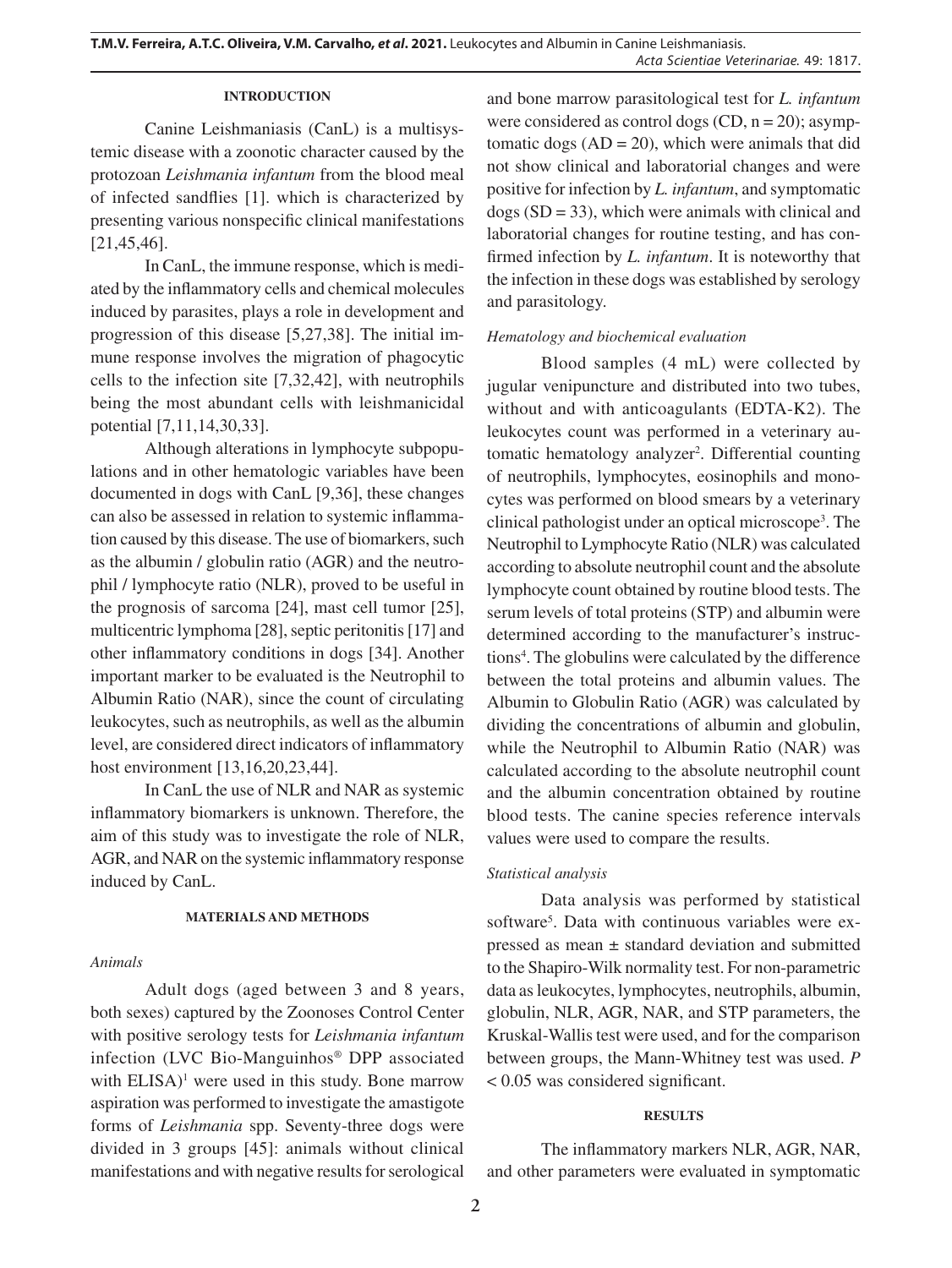$(SD = 33)$  and asymptomatic  $(AD = 20)$  seropositive dogs for *L. infantum* and control dogs (CD = 20) [Table 1 and Figure 1].

Initially, the total leukocyte count and cell differentiation were performed. AD had a higher number of WBC and neutrophils  $(16.48 \pm 4.93)$ ;  $13.41 \pm 3.60$ , respectively) in relation to SD (13.54  $\pm$  5.13; 10.42  $\pm$  3.69, respectively) [Table 1]. The results indicated a tendency to neutrophilia with lymphopenia in dogs infected by *L. infantum* when compared to control dogs. NLR was higher in dogs with leishmaniasis (9.45  $\pm$  3.76) than healthy dogs  $(3.39 \pm 1.19)$  [ $P < 0.0001$ ], and it was noted an increase in NLR of AD  $(11.10 \pm 4.36)$  when compared to SD  $(8.46 \pm 3.00)$   $(P < 0.0001)$  [Table 1 and Figure 1].

Serum total proteins (STP) and globulins levels  $(8.38 \pm 1.12; 6.11 \pm 0.88;$  respectively) were increased in CanL, while albumin and AGR  $(2.24 \pm 0.64; 0.36)$  $\pm$  0.11, respectively) were decreased in CanL, when compared to CD (6.75  $\pm$  0.54; 3.34  $\pm$  0.76; 3.20  $\pm$  0.60;  $1.07 \pm 0.58$ , respectively) and references values to canine specie (Table 1). NAR presented higher values in AD and SD  $(5.02 \pm 1.14; 4.79 \pm 1.07$ , respectively) in comparison to CD  $(2.36 \pm 0.55)$   $(P < 0.0001)$  [Table 1 and Figure 1].



**Figure 1.** Evaluation of the NLR (A), AGR (B), and NAR (C) parameters in canine leishmaniasis. The lower and upper boundaries of the box represent first and third quartiles of the data, respectively, with the line within the box representing the median. Statistically significant differences are indicated by \*(*P* < 0.05) and \*\*\*(P < 0.001). NLR, neutrophil-to-lymphocyte ratio; AGR, albumin-to-globulin ratio; NAR: neutrophil-to-albumin ratio; AD: asymptomatic dogs; SD: symptomatic dogs; CD: control dogs; All cases: asymptomatic and symptomatic dogs.

|  | <b>Table 1.</b> Systemic biomarkers in 53 dogs with canine leishmaniasis. |  |  |  |  |  |
|--|---------------------------------------------------------------------------|--|--|--|--|--|
|--|---------------------------------------------------------------------------|--|--|--|--|--|

|                                      | Healthy dogs<br>$(n = 20)$ | CanL                       |                           |                                |           |                         |
|--------------------------------------|----------------------------|----------------------------|---------------------------|--------------------------------|-----------|-------------------------|
| Parameter                            |                            | Asymptomatic<br>$(n = 20)$ | Symptomatic<br>$(n = 33)$ | All cases<br>$(n = 53)$        | $P$ value | Reference interval [10] |
| WBC $(x103/L)$                       | $11.49 \pm 2.46$           | $16.48 \pm 4.93^b$         | $13.54 \pm 5.13$ °        | $14.65 \pm 5.21$ <sup>bc</sup> | 0.0159    | 6 to 17                 |
| Absolute neutrophil count $(x103/L)$ | $7.35 \pm 1.52$            | $13.41 \pm 3.60$           | $10.42 \pm 3.69^{\circ}$  | $11.55 \pm 3.91$               | < 0.0001  | 3 to 11.5               |
| Absolute lymphocyte count $(x103/L)$ | $2.36 \pm 0.76$            | $1.31 \pm 0.53$            | $1.30 \pm 0.56$           | $1.30 \pm 0.54$                | < 0.0001  | 1 to 3.6                |
| <b>NLR</b>                           | $3.39 \pm 1.19$            | $11.10 \pm 4.36$           | $8.46 \pm 3.00^{\circ}$   | $9.45 \pm 3.76$ °              | < 0.0001  |                         |
| STP(g/dL)                            | $6.75 \pm 0.54$            | $8.72 \pm 1.21$            | $8.18 \pm 1.04$           | $8.38 \pm 1.12$                | < 0.0001  | 5.4 to 7.1              |
| Albumin concentration $(g/dL)$       | $3.20 \pm 0.60$            | $2.48 \pm 0.69$            | $2.10 \pm 0.58$ °         | $2.24 \pm 0.64$                | < 0.0001  | 2.6 to 3.3              |
| Globulin concentration $(g/dL)$      | $3.34 \pm 0.76$            | $6.32 \pm 0.87$            | $5.98 \pm 0.87$           | $6.11 \pm 0.88$                | < 0.0001  | $2.7 \text{ to } 4.4$   |
| AGR                                  | $1.07 \pm 0.58$            | $0.40 \pm 0.13$            | $0.34 \pm 0.10$           | $0.36 \pm 0.11$                | < 0.0001  | $0.59$ to $1.11$        |
| <b>NAR</b>                           | $2.36 \pm 0.55$            | $5.02 \pm 1.14$            | $4.79 \pm 1.07$           | $4.88 \pm 1.09$                | < 0.0001  |                         |

WBC: White Blood Cells; NLR: Neutrophil to Lymphocyte Ratio; STP: Serum Total Protein; AGR: Albumin to Globulin Ratio; NAR: Neutrophil to Albumin Ratio. Different letters in the same row mean significant difference among treatments ( $P < 0.05$ ).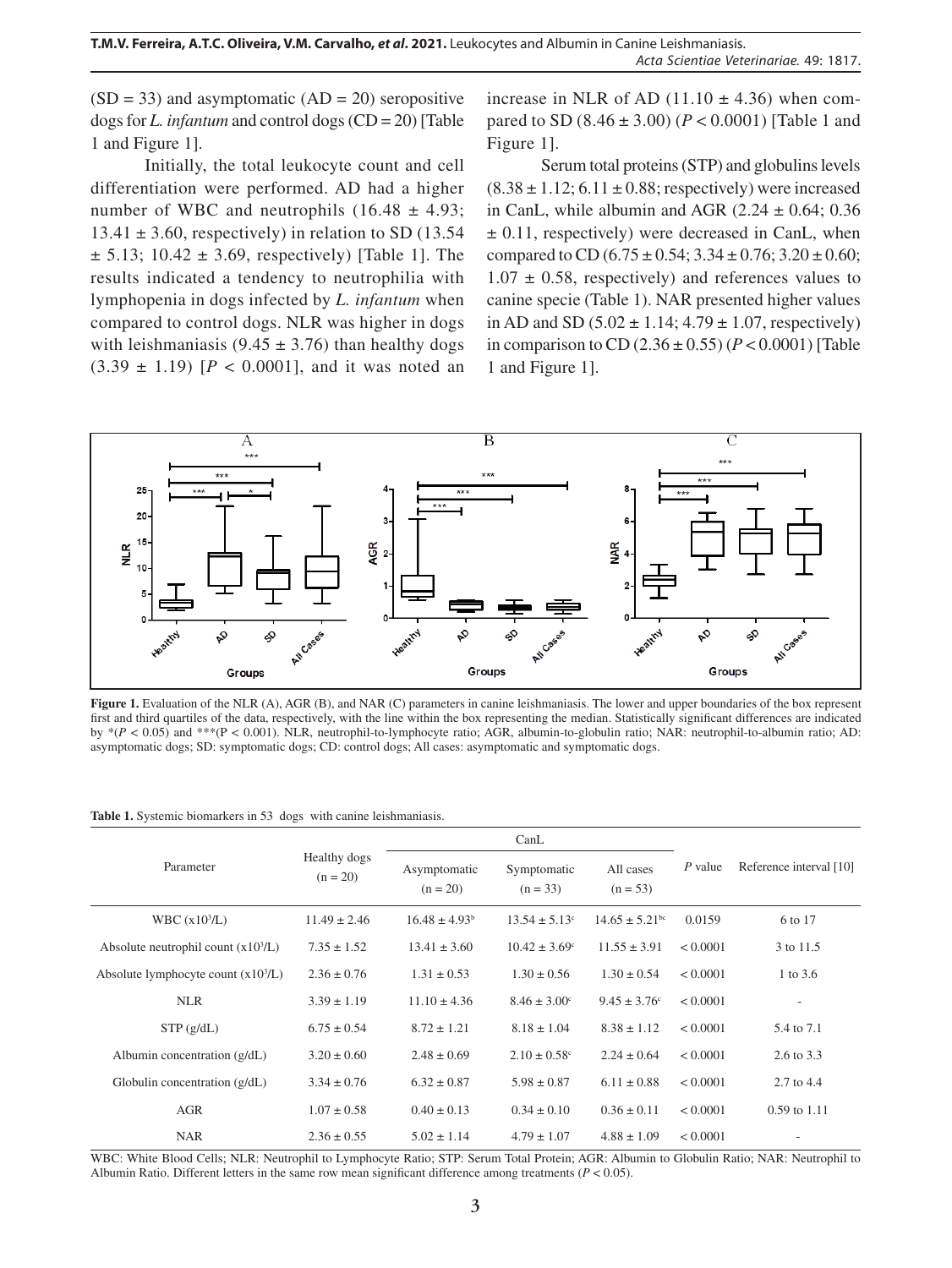# **DISCUSSION**

A potential link between CanL and inflammation was related on the basis of observations that many animals present inflammatory cells in sites of infection. In human and veterinary medicine, the significance of a variety of systemic inflammation-based prognostic markers has been explored in different cancers [15,26].

In a general view, our results show an increase in circulating leukocytes, neutrophilia, and lymphopenia (Table 1); however, this result is more evident in AD. These data agree with a previous report, whose systemic inflammatory response is associated with leukocyte changes with a reduction in lymphocyte counts in dogs with leishmaniasis [9,22,36]. Based on these data, we decided to expand this information using NLR calculation in an attempt to better clarify the changes in these cells in CanL. We observed that NLR was increased on CanL in relation to healthy dogs (*P* < 0.0001). Here, this result could be as a consequence of relative neutrophilia rather than lymphopenia, demonstrating an important inflammation parameter in CanL. However, on cutaneous leishmaniasis in humans this biomarker is not considered adequate for evaluating systemic inflammation [3].

Neutrophil to Lymphocyte Ratio (NLR) is a biomarker that conveys information about inflammatory conditions. An elevated NLR can reflect an upregulated innate immune response. Neutrophils are effector cells of innate immunity and are involved in several acute and chronic inflammatory processes [6,41,44]. Neutrophils migrate from blood vessels to sites invaded by pathogens or affected by other damage, including sterile, under the stimulus of chemoattracting substances and cytokines. These cells are the main phagocytic cells in the immune system and comprise the first line of defense. Recent research places neutrophils as cells that are considered complex due to the diverse functions that they perform besides phagocytosis and for their contribution to the performance of adaptive immunity [18,23,44].

The participation of neutrophils in leishmaniasis disease has been discussed for its active participation in both the capture and the elimination of the protozoan through effective phagocytosis or the release of neutrophil extracellular traps (NETs) [14], oxidative stress [2] or liberation of cytokines, enzymes and others mediators that can contribute to macrophages infection by *L. infantum* [19,31,33,39]. On the other hand, it is known that macrophages are the cells residing in the tissues which are considered the main target cell of L. infantum infection. The participation of neutrophils in the infection of macrophages by *L. infantum* was observed in an in vitro experiment in which canine neutrophils infected by *L. infantum* are phagocytosed by macrophages, thus demonstrating the importance of neutrophils in the initial stages of the establishment of CanL [33].

Serum total proteins (STP) and globulins were increased in CanL. In our results it was observed a decrease in serum albumin levels and AGR in CanL, when compared to CD and references values to canine species. It is already well documented that in CanL there is an increase in the levels of serum globulins mainly associated with the increase of acute phase proteins, cytokines, and increase in the production of specific antibodies in response to this infectious agent [9,22,37].

Reduced plasma albumin levels have been reported in CanL [9]. Albumin is an acute phase protein that is considered an immune-inflammatory biomarker, which can be found reduced systemically in progressive inflammatory response [13,16,20], and has antioxidant properties [39]. This biomarker is used in the medical clinic to assist in the monitoring of inflammatory diseases [4,29]. Our results showed neutrophilia with hypoalbuminemia in CanL. So, in an attempt to assess the relationship between two available markers, we used NAR calculation in order to evaluate the changes in these parameters in CanL. Our data shows that NAR was higher in CanL when compared to control dogs (Table 1). More recently, NAR is used as a predictor of mortality in critical patients with myocardial infarction [8], acute kidney injury [47], severe sepsis or septic shock [12], and bloodstream infection [35]. It is important to report that in CanL the kidneys are targets of damage triggered by the deposit of immune complexes leading to organic failure [43].

In summary, NLR and NAR increase, and AGR decreases in animals with leishmaniasis, demonstrating more explicitly the immune-inflammatory process that occurs in CanL. There is still no data in the recent literature on the use of these parameters in the veterinary medical clinic nor their potential use in the evaluation of inflammatory processes in dogs naturally infected by *L*. *infantum*. This is the first report that investigated NLR and NAR in CanL.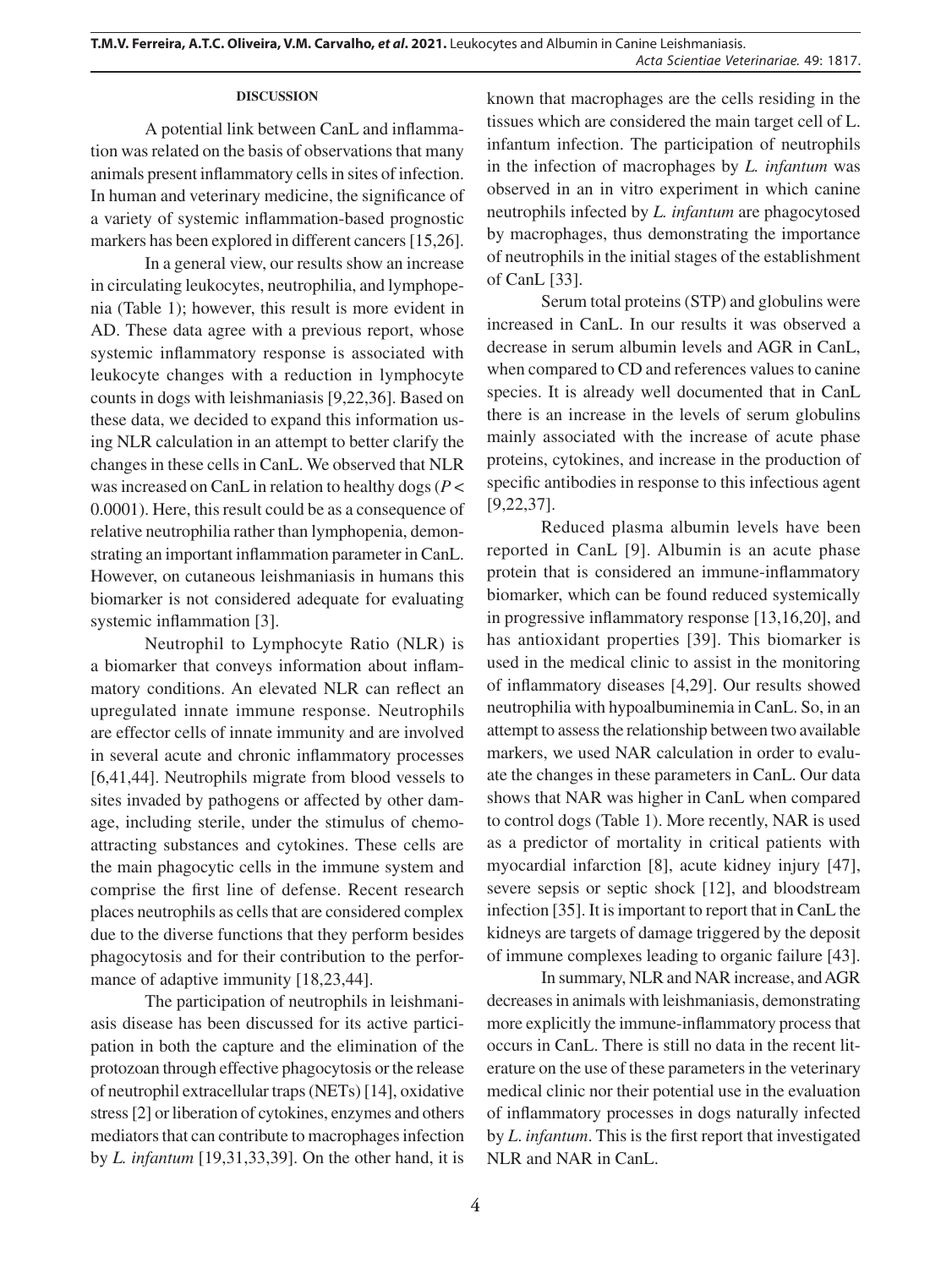#### **CONCLUSION**

Our results indicate that NLR and NAR could be used as biomarkers in the veterinary medical clinic to assess inflammatory profile in CanL, mainly in asymptomatic dogs. Our findings suggest that the NLR, NAR and AGR derived from routine blood tests can be used as clinically meaningful biomarkers to stratify evolution of CanL. Further prospective evaluation of these inflammatory markers is needed through clinical trials in order to validate our findings.

#### MANUFACTURERS

1 Fundação Oswaldo Cruz - Instituto de Tecnologia em Imunobiológicos (Bio-Manguinhos/Fiocruz). Rio de Janeiro, RJ, Brazil.

2 Mindray do Brasil - Comércio de Distribuição e Equipamentos Médicos Ltda. São Paulo, SP, Brazil.

3 Nikon Instruments Inc. Tokyo, Japan.

4 Labtest Diagnostics S.A. Lagoa Santa, MG, Brazil. 5 GraphPad Software Inc. San Diego, CA, USA.

*Funding***.** This research was supported by National Council for Development and Research (CNPq), Higher Education Personnel Improvement Coordination (CAPES), and Financier of Studies and Projects (FINEP).

*Acknowledgements***.** To the Zoonoses Control Center (ZCC) of Fortaleza/Ceará, especially the Veterinarian Francisco Barroso Pinto for their technical assistance.

*Ethical approval***.** All procedures and animal care were approved by the Ethics Committee for Use of Animals (CEUA) of Universidade Estadual do Ceará (UECE) under protocol number 9166339/2018. All the owners signed an agreement, authorizing the animals' participation in the experiment.

*Declaration of interest***.** The authors declare that they have no conflict of interest. The authors were responsible for the content and writing of the paper.

#### **REFERENCES**

- **1 Abbehusen M.M.C., Almeida V.D.A., Solcà M.D.S., Pereira L.S., Costa D.J., Gil-Santana L., Bozza P.T., Fraga D.B.M., Veras P.S.T., Santos W.L.C., Andrade B.B. & Brondskyn C.I. 2017.** Clinical and immunopathological findings during long term follow-up in *Leishmania infantum* experimentally infected dogs. *Scientific Reports*. 7(1): 15914.
- **2 Almeida B.F.M., Narciso L.G., Melo L.M., Preve P.P., Bosco A.M., Lima V.M.F. & Ciarlini P.C. 2013.** Leishmaniasis causes oxidative stress and alteration of oxidative metabolism and viability of neutrophils in dogs. *The Veterinary Journal*. 198(3): 599-605.
- **3 An I., Ayhan E., Aksoy M., Erat T. & Doni N.Y. 2021.** Evaluation of inflammatory parameters in patients with cutaneous leishmaniasis. *Dermatologic Therapy*. 34(1): e14603.
- **4 Artigas A., Wernerman J., Arroyo V., Vincent J.L. & Levy M. 2016.** Role of albumin in diseases associated with severe systemic inflammation: pathophysiologic and clinical evidence in sepsis and in decompensated cirrhosis. *Journal of Critical Care.* 33: 62-70.
- **5 Cantos-Barreda A., Escribano D., Martínez-Subiela S., Pardo-Marin L., Segarra S. & Céron J.J. 2018.** Changes in serum anti-Leishmania antibody concentrations measured by time-resolved immunofluorometric assays in dogs with leishmaniosis after treatment. *Veterinary Immunology and Immunopathology*. 198: 65-69.
- **6 Cascao R., Rosario H.S. & Fonseca J.E. 2009.** Neutrophils: warriors and commanders in immune mediated inflammatory diseases. *Acta Reumatológica Portuguesa*. 34(2B): 313-326.
- **7 Chagas A.C., Oliveira F., Debrabant A., Valenzuela J.G., Ribeiro J.M.C. & Calvo E. 2014.** Lundep, a sand fly salivary endonuclease increases *Leishmania* parasite survival in neutrophils and inhibits xiia contact activation in human plasma. *PLoS Pathogens*. 10(2): e1003923.
- **8 Cui H., Ding X., Li W., Chen H. & Li H. 2019.** The neutrophil percentage to albumin ratio as a new predictor of inhospital mortality in patients with st-segment elevation myocardial infarction. *Medical Science Monitor*. 25: 7845-7852.
- **9 Freitas J.C.C., Nunes-Pinheiro D.C.S., Lopes Neto B.E., Santos G.J.L., Abreu C.R.A., Braga R.R., Campos R.M. & de Oliveira L.F. 2012.** Clinical and laboratory alterations in dogs naturally infected by *Leishmania chagasi*. *Revista da Sociedade Brasileira de Medicina Tropical*. 45(1): 24:29.
- **10 Freeman P.K. & Klenner S. 2015.** *Veterinary clinical pathology. A case-based approach*. Boca Raton: CRS Press, 288p.
- **11 Gabriel C., McMaster W.R., Girard D. & Descoteaux A. 2014.** Leishmania donovani promastigotes evade the antimicrobial activity of neutrophil extracellular traps. *Journal of Immunology*. 185(7): 4319-4327.
- **12 Gong Y., Li D., Cheng B., Ying B. & Wang B. 2020.** Increased neutrophil percentage-to-albumin ratio is associated with all-cause mortality in patients with severe sepsis or septic shock. *Epidemiology and Infection*. 148: e8.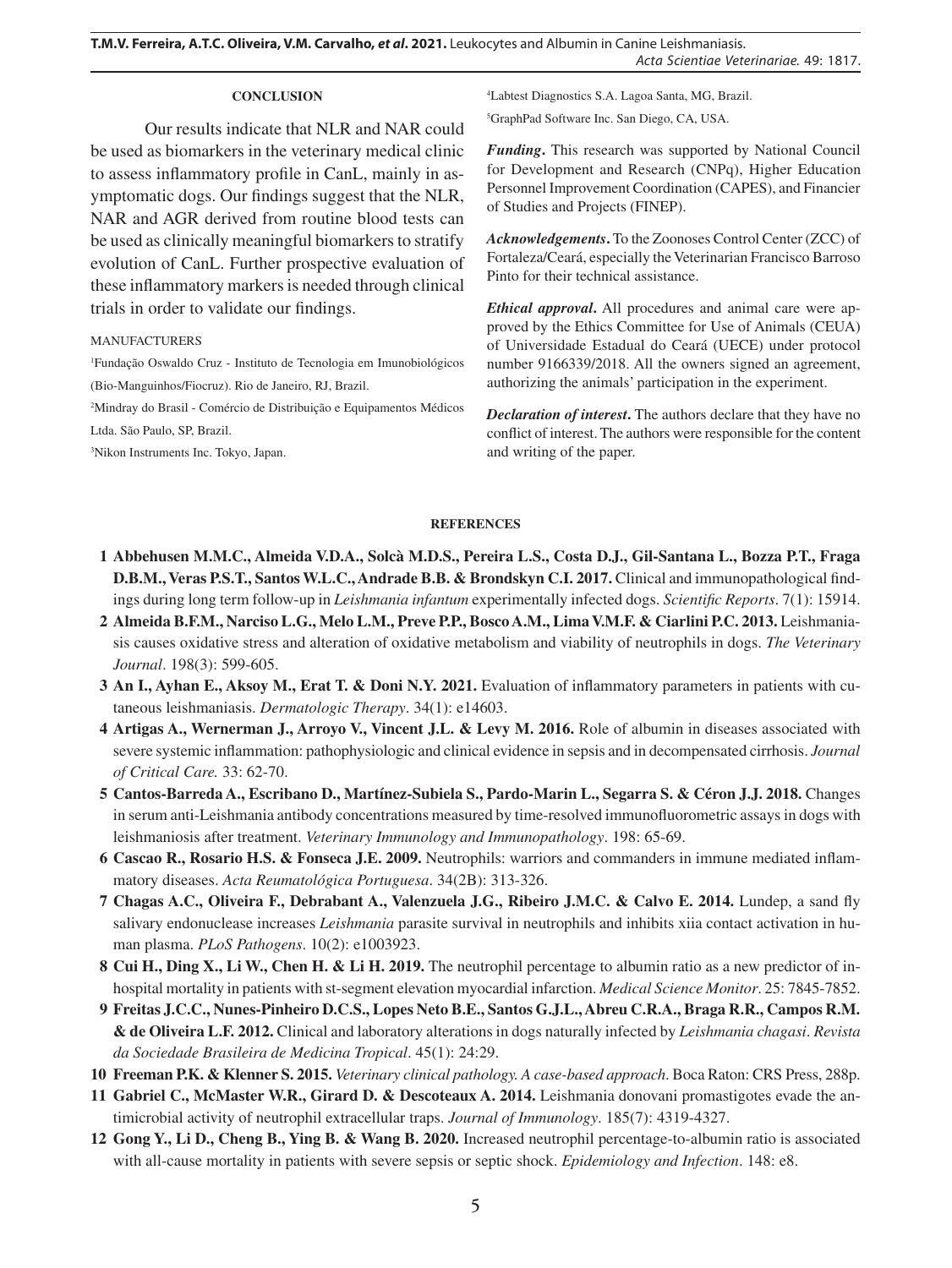- **13 Gradel K.O., Vinholt P.J., Magnussen B., Pedersen C., Jensen T.G., Kolmos H.J. & Lassen A.T. 2018.** Hypoalbuminaemia as a marker of trans-capillary leakage in community-acquired bacteraemia patients. *Epidemiology and Infection*. 146(5): 648-655.
- **14 Guimarães-Costa A.B., Nascimento M.T.C., Froment G.S., Soares R.P.P., Morgado F.N., Conceição-Silva F. & Saraiva E.M. 2009.** Leishmania amazonensis promastigotes induce and are killed by neutrophil extracellular traps. *Proceedings National Academy of Sciences*. 106(16): 6748-6753.
- **15 Guthrie G.J., Charles K.A., Roxburgh C.S.D., Horgan P.G., McMillan D.C. & Clarke S.J. 2013.** The systemic inflammation-based neutrophil-lymphocyte ratio: experience in patients with cancer. *Critical Review in Oncology/ Hematology*. 88(1): 218-30.
- **16 Ha C.E. & Bhagavan N.V. 2013.** Novel insights into the pleiotropic effects of human serum albumin in health and disease. *Biochimica et Biophysica Acta*. 1830(12): 5486-5493.
- **17 Hodgson N., Llewellyn E.A. & Schaeffer D.J. 2018.** Utility and prognostic significance of neutrophil-to-lymphocyte ratio in dogs with septic peritonitis. *Journal of the American Animal Hospital Association*. 54(6): 351-359.
- **18 Hsu B.E., Shen Y. & Siegel P.M. 2020.** Neutrophils: orchestrators of the malignant phenotype. *Frontiers in Immunology*. 11: 1778.
- **19 Hurrell B.P., Regli I.B. & Tacchini-Cottier F. 2016.** Different *Leishmania* species drive distinct neutrophil functions. *Trends in Parasitology*. 32(5): 392-401.
- **20 Kinoshita H., Watanabe K., Azma T., Feng G.G., Akahori T., Hayashi H., Sato M., Fujiwara Y. & Wakatsuki A. 2017.** Human serum albumin and oxidative stress in preeclamptic women and the mechanism of albumin for stress reduction. *Heliyon*. 3(8): e00369.
- **21 Laurenti M.D., Rossi C.N., da Matta V.L.R., Tomokane T.Y., Corbett C.E.P., Secundino N.F.C., Pimenta P.F.P. & Marcondes M. 2013.** Asymptomatic dogs are highly competent to transmit *Leishmania* (*Leishmania*) *infantum* chagasi to the natural vector. *Veterinary Parasitology*. 196(3-4): 296-300.
- **22 Leal G.G.A., Roatt B.M., Aguiar-Soares R.D.O., Carneiro C.M., Giunchetti R.C., Teixeira-Carvalho A., Martins Filho O.A., Francisco A.F., Cardoso J.M., Mathias F.A.S., Correa-Oliveira R., Carneiro M., Coura-Vital W. & Reis A.B. 2014.** Immunological profile of resistance and susceptibility in naturally infected dogs by *Leishmania infantum*. *Veterinary Parasitology*. 205(3-4): 472-482.
- **23 Liew P.X. & Kubes P. 2019.** The neutrophil's role during health and disease. *Physiological Reviews*. 99(2): 1223-1248.
- **24 Macfarlane L., Morris J., Pratschke K., Mellor D., Scase T., Macfarlane M. & Mclauchlan G. 2015.** Diagnostic value of neutrophil-lymphocyte and albumin-globulin ratios in canine soft tissue sarcoma. *Journal of Small Animal Practice.* 57(3): 135-141.
- **25 Macfarlane M.J., Macfarlane L.L., Scase T., Parkin T. & Morris J.S. 2016.** Use of neutrophil to lymphocyte ratio for predicting histopathological grade of canine mast cell tumours. *Veterinary Records*. 179(19): 1-6.
- **26 Martin H.L., Ohara K., Kiberu A., Hagen T.V., Davidson A. & Khattak M.A. 2014.** Prognostic value of systemic inflammation-based markers in advanced pancreatic cancer. *Internal Medicine Journal*. 44(7): 676- 682.
- **27 Martínez-Orellana P., Marí-Martorell D., Montserrat-Sangrà S., Ordeix L., Baneth G. & Solano-Gallego L. 2017.** Leishmania infantum-specific IFN-γ production in stimulated blood from dogs with clinical leishmaniosis at diagnosis and during treatment. *Veterinary Parasitology*. 248: 39-47.
- **28 Mutz M., Boudreaux B., Kearney M., Stroda K., Gaunt S. & Shiomitsu K. 2013.** Prognostic value of baseline absolute lymphocyte concentration and neutrophil/lymphocyte ratio in dogs with newly diagnosed multi-centric lymphoma. *Veterinary and Comparative Oncology*. 13(4): 337-347.
- **29 Norberg Å., Rooyackers O., Segersvärd R. & Wernerman J. 2015.** Albumin kinetics in patients undergoing major abdominal surgery. *PLoS One*. 10(8): e0136371.
- **30 Oikonomidis I.L., Tsouloufi T.K., Mylonakis M.E., Psalla D., Soubasis N., Rallis T. & Kritsepi-Konstantinou M. 2019.** Circulating and bone marrow myeloid cells containing *Leishmania amastigotes* in a case of advanced canine leishmaniosis. *Journal of Veterinary of Diagnostic Investigation*. 31(5): 726-731.
- **31 Oualha R., Barhoumi M., Marzouki S., Harigua-Souiai E., Ahmed M.B. & Guizani I. 2019.** Infection of human neutrophils with *Leishmania infantum* or *Leishmania major* strains triggers activation and differential cytokines release frontier in cellular and infection. *Microbiology*. 9: 153.